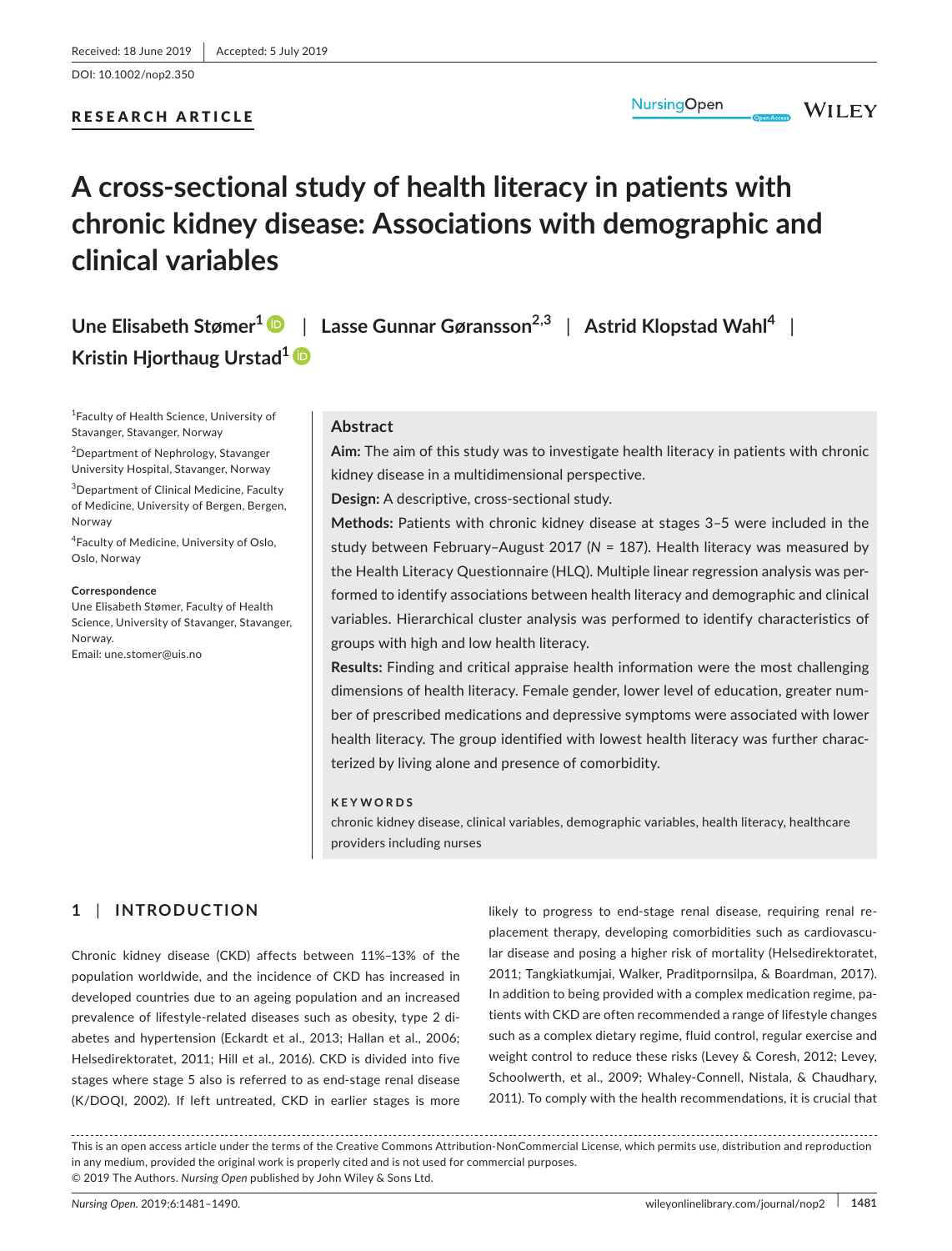the patients are able to gain access to, understand and use health information.

Health literacy (HL) is a multidimensional concept defined by the World Health Organization (WHO) as the cognitive and social skills that determine the motivation and ability to gain access to, under‐ stand and use information in ways which promote and maintain good health (WHO, 1998). Previous studies indicate that HL in patients with CKD is not optimal (Fraser et al., 2013; Taylor et al., 2017) and that lower levels of HL is associated with worse health outcomes and higher medical costs (Devraj et al., 2015; Fraser et al., 2013; Green et al., 2013; Grubbs, Gregorich, Perez‐Stable, & Hsu, 2009; Ricardo et al., 2014; Taylor et al., 2016). Health literacy (HL) is therefore seen as an essential aspect of the care of patients with CKD (Berkman, Sheridan, Donahue, Halpern, & Crotty, 2011; Fraser et al., 2013; Green et al., 2011).

# **1.1** | **Background**

Over the last decades, the concept of HL has evolved from being a personal attribute solely depending on personal skills, to a broader concept also including dimensions such as trust and interaction with healthcare providers, social support and accessibility of the health‐ care services (Batterham, Beauchamp, & Osbourne, 2017; Van der Heide et al., 2018; Sorensen et al., 2012). 'The integrated model of HL' from 2012 describes HL to be a prerequisite for use of health services, health behaviour, active participation in own health situation and equality in health (Sorensen et al., 2012). According to the model, social, environmental, personal and situational factors are determinative for a persons' HL; hence, demographic and clini‐ cal characteristics are essential when exploring HL in patients with CKD.

Furthermore, depressive symptoms are well known to be under‐ recognized and undertreated in patients with CKD across all stages of the disease (Amira, 2011; Hedayati, Minhajuddin, Toto, Morris, & Rush, 2009) and such symptoms are also associated with low HL (Dodson, Osicka, Huang, McMahon, & Roberts, 2016). Depressive symptoms negatively affect the motivation to manage health issues and may therefore influence a patient's HL (Dodson et al., 2016; Shin et al., 2017).

Until recently, instruments measuring HL have mostly been one‐ or two‐dimensional, focusing on health‐related numeracy and reading skills. Frequently used instruments have been the 'Rapid Estimate of Adult Literacy in Medicine', focusing on word recogni‐ tion (Davis et al., 1991) and the 'Test Of Functional Health Literacy in Adults', which tests reading and numeracy skills (Parker, Baker, Williams, & Nurss, 1995). However, having good health-related numeracy and reading skills does not mean that one can understand the consequences of the choices one makes; in addition, former instruments used for measuring HL have been reported to be sub‐ optimal (Jordan, Osborne, & Buchbinder, 2011). To identify HL challenges beyond reading and numeracy skills, such as a lack of social support, difficulties in engaging with healthcare providers and difficulties in navigating the healthcare system, a multidimensional

assessment tool is required. Hence, the aim of this study was to describe multidimensional HL in patients with CKD and to identify possible associations between different dimensions of HL and de‐ mographic and clinical variables.

# **2** | **THE STUDY**

## **2.1** | **Design**

The present study was a descriptive, single‐centre cross‐sectional study. We used patient‐reported outcome measures (PROMs) and data from the patients' medical records to assess HL and the associations between HL and both demographics (gender, age, educa‐ tion, income, employment status and living arrangement) and clinical variables (medications, comorbidity, depressive symptoms, stage and duration of CKD).

## **3** | **METHODS**

## **3.1** | **Participants**

The study hospital provides healthcare services for approximately 330,000 people in the south‐western part of Norway. According to the renal registry at the hospital, the potential study population con‐ sisted of approximately 500 individuals diagnosed with CKD stages 3–5 who were followed in the outpatient clinic and in the in‐hospi‐ tal dialysis unit at the Nephrology Department. Patients with CKD stages 1 and 2 were not included, as they are mainly followed in the primary healthcare system. According to the research protocol, we estimated that a total of 200 patients (80 with CKD stage 3, 80 patients with stages 4 and 5 not on haemodialysis and 40 haemodi‐ alysis patients) were sufficient to answer our research question. It was not possible to perform sample size calculations, as numbers for calculation are not available. The inclusion criteria were age 18 years and older, CKD stages 3–5, written informed consent and ability to read and understand the Norwegian language. Patients with active noncutaneous cancer or unstable cardiovascular disease, patients with a history of a significant vascular incident (myocardial infarction, transient ischaemic attack or cerebral vascular accident) in the last three months and patients who had undergone major surgery in the previous three months were excluded.

#### **3.2** | **Data collection**

Consecutive patients at routine outpatient appointments or who were scheduled for haemodialysis treatment during a six‐month pe‐ riod (from February–August 2017) were included until the prespeci‐ fied number of patients was reached (Figure 1). However, we were unable to include more than 26 haemodialysis patients because the total number of haemodialysis patients at the time of recruit‐ ment was 74, 44 of whom did not fulfil the inclusion criteria. Of the 30 haemodialysis patients eligible for our study, four declined to participate.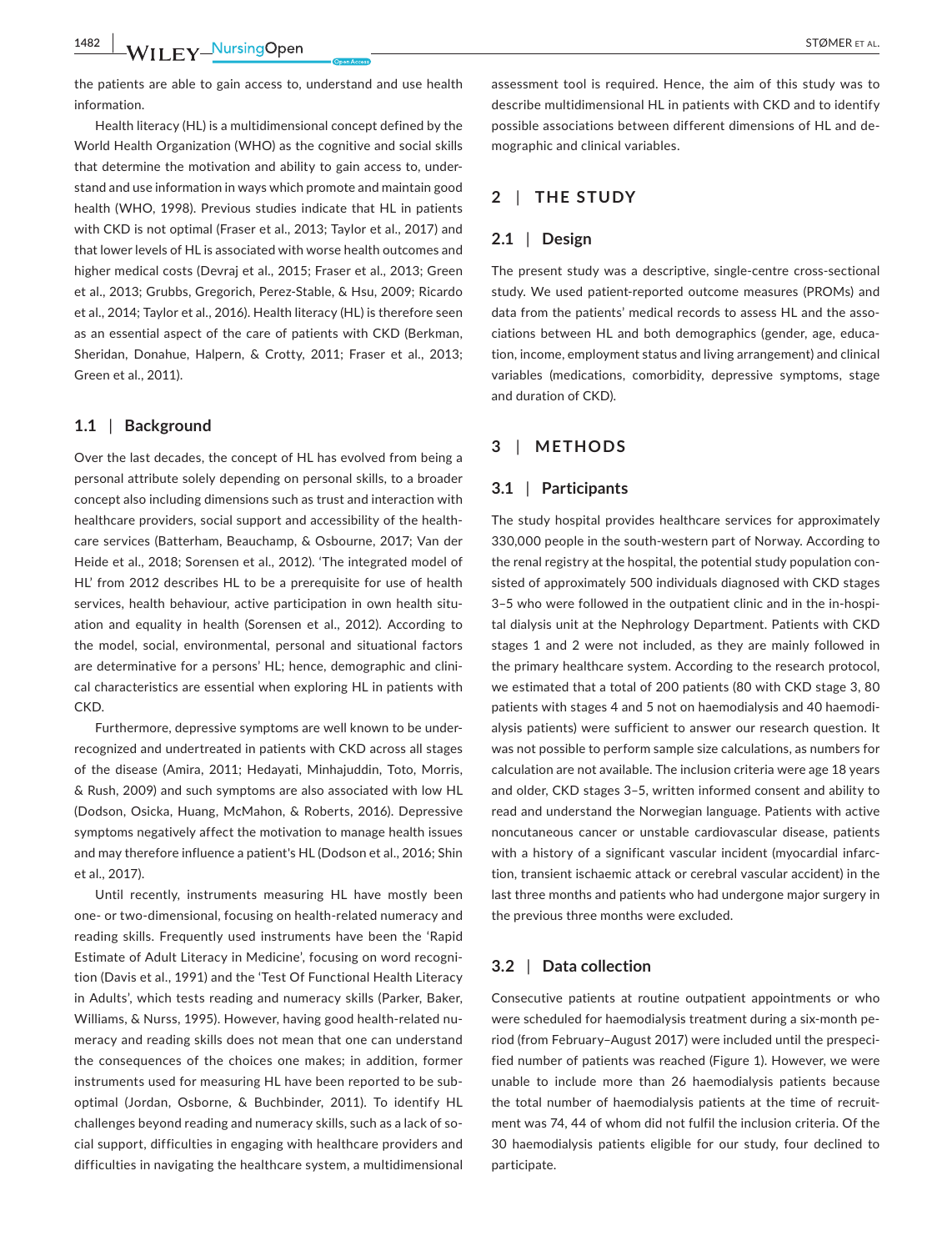

FIGURE 1 Flow diagram of the study participants. CKD, chronic kidney disease

#### TABLE 1 Patient characteristics for the overall cohort and the different HL clusters

Haemodialysis patients (n = 26)

# **3.3** | **Instruments**

HL was assessed using the Health Literacy Questionnaire (HLQ), which is a multidimensional validated questionnaire that contains 44 items across nine independent scales. Each of the nine scales consists of 4–6 items and provides independent information about different dimensions of HL (measures using one scale per dimen‐ sion). The questionnaire is divided into two main parts. In the first part (HLQ scales 1–5), the respondents have four options to indi‐ cate how strongly they disagree or agree with a set of statements  $(1 =$  strongly disagree, 2 = disagree, 3 = agree and 4 = strongly agree). In the second part (HLQ scales 6-9), the respondents have five options to indicate how difficult or easy different tasks are (1 = cannot do,  $2$  = usually difficult,  $3$  = sometimes difficult,  $4$  = usually easy and 5 = always easy). The questionnaire does not provide a total score

|                                           | <b>Total group</b><br>$(N = 187)$ | Low-level<br>$(N = 27)$ | Mid-level<br>$(N = 106)$ | High-level<br>$(N = 52)$ |
|-------------------------------------------|-----------------------------------|-------------------------|--------------------------|--------------------------|
| Age in years, mean $\pm$ SD               | $67 \pm 13$                       | $69 \pm 11$             | $67 \pm 13$              | $66 \pm 13$              |
| Female gender, N (%)                      | 65(35)                            | 16 (59)                 | 33 (30)                  | 15(29)                   |
| Education level, N (%)                    |                                   |                         |                          |                          |
| Low = $\leq$ higher second-<br>ary school | 113 (60)                          | 22 (81)                 | 62 (59)                  | 28 (53)                  |
| High = >higher second-<br>ary school      | 73 (40)                           | 5(19)                   | 43 (41)                  | 24 (46)                  |
| Household income in NOK, N (%)            |                                   |                         |                          |                          |
| $Low = $300,000$                          | 37 (20)                           | 9(33)                   | 21 (20)                  | 7(13)                    |
| Average => 300,000                        | 147 (80)                          | 18 (67)                 | 83 (80)                  | 44 (85)                  |
| Living alone, N (%)                       | 49 (26)                           | 11 (40)                 | 28 (27)                  | 9(13)                    |
| DCI score, N (%)                          |                                   |                         |                          |                          |
| 0                                         | 66 (35)                           | 8 (30)                  | 34 (32)                  | 24 (46)                  |
| $\mathbf{1}$                              | 88 (47)                           | 13 (48)                 | 50 (47)                  | 25(48)                   |
| $\overline{2}$                            | 33(18)                            | 6(22)                   | 22 (21)                  | 3(6)                     |
| BDI-SF, median (range)                    | $2(0-29)$                         | $3(0-29)$               | $2(0-25)$                | $0(0-19)$                |
| Medications, mean (SD)                    | $7.5 \pm 3.7$                     | $9.11 \pm 3.24$         | $7.71 \pm 3.80$          | $6.12 \pm 3.22$          |
| Renal diagnosis, N (%)                    |                                   |                         |                          |                          |
| Hypertensive<br>nephropathy               | 62 (33)                           | 7(26)                   | 31 (29)                  | 22 (42)                  |
| Glomerulonephritis                        | 40 (22)                           | 6(22)                   | 22(21)                   | 12 (23)                  |
| Diabetic nephropathy                      | 23(12)                            | 5(19)                   | 14(13)                   | 4(7)                     |
| Polycystic kidney<br>disease              | 14(7)                             | 3(11)                   | 6(6)                     | 5(10)                    |
| Other                                     | 30(16)                            | 4(15)                   | 18(17)                   | 8(15)                    |
| Unknown                                   | 17(10)                            | 2(7)                    | 15(14)                   | 7(2)                     |
| Time CKD in months,<br>median (range)     | $46(1 - 515)$                     | $81(1 - 270)$           | $41(1 - 516)$            | 50 (2-278)               |
| Employment, N (%)                         | 36 (19)                           | 3(11)                   | 12 (23)                  | 21 (20)                  |

Abbreviations: BDI‐SF, Beck Depression Inventory Short Form; CKD, chronic kidney disease; DCI, Davies Comorbidity Index, (DCI = 0 means no co-morbid condition, DCI = 1 means 1-2 co-morbid conditions and DCI = 2 means  $\geq 3$  co-morbid conditions), NOK, Norwegian kroner.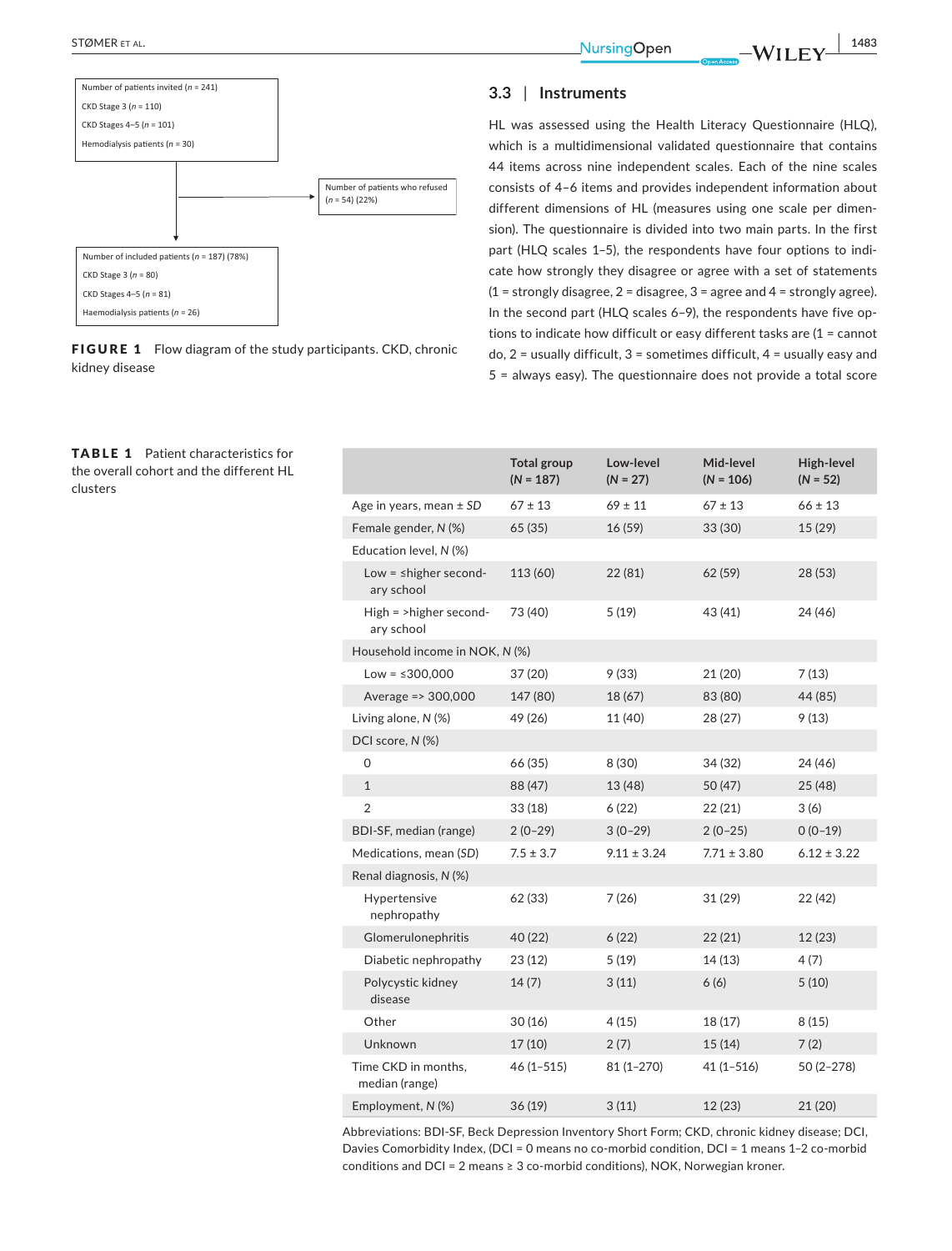**1484 WILEY NursingOpen** STØMER ET AL.

or cut‐off value, but higher numbers indicate better HL (Osborne, Batterham, Elsworth, Hawkins, & Buchbinder, 2013).

Depressive symptoms were assessed by the Beck Depression Inventory Short Form (BDI‐SF), which has been used to assess de‐ pressive symptoms in patients with CKD across different stages of the disease (Andrade et al., 2010). The questionnaire contains 13 items concerning guilt, pessimism, suicidal thoughts and other de‐ pressive symptoms. The maximum possible score is 39 and indicates severe depression. The cut-off score to detect clinical depression in a medical context is commonly set to 13–14 (Furlanetto, Mendlowicz, & Bueno, 2005). Renal function, renal diagnosis, number of prescribed medications, comorbidities and duration with known CKD expressed in months were extracted from the patients' medical records.

Renal function was estimated using the CKD‐EPI creatinine equation to find the estimated glomerular filtration rate (eGFR; Levey, Stevens, et al., 2009). Renal diagnoses were classified as vas‐ cular/hypertensive, diabetic nephropathy, glomerulonephritis, poly‐ cystic kidney disease, other diseases or unknown.

The number of comorbidities was expressed according to the Davies Comorbidity Index (DCI). The DCI was originally developed to predict the risk of hospitalization and mortality in patients with CKD based on the presence or absence of seven different comor‐ bidities: active cancer, ischaemic heart disease, peripheral vascular disease, left ventricular dysfunction, diabetes mellitus, systemic col‐ lagen vascular disease and other significant pathology (e.g., asthma, cirrhosis and chronic obstructive lung disease). DCI is scored as fol‐ lows: 0 = no comorbidity, 1 = one or two comorbidities and 2 = three or more comorbidities (Davies, Russell, Bryan, Phillips, & Russell, 1995). Demographic data, including gender, age, level of education, level of household income, living arrangement, employment status and clinical data, are listed in Table 1.

#### **3.4** | **Data analysis**

SPSS package 25 and Excel 98 (pivot table in the cluster analysis) were used in the statistical analysis, and *p* ≤ .05 was considered statistically significant. Categorical data are presented as frequencies, and percentages and continuous data are presented as the mean and standard deviations (SDs) if normally distributed and as the median and range otherwise. Student's *t* test and ANOVA were used to test dif‐ ferences between normally distributed samples, and Mann–Whitney and Kruskal–Wallis tests were used to test for samples that were not distributed normally. Stepwise backward multiple linear regression analysis was performed to identify associations between HLQ scales as the dependent variables and the following independent variables: gender, age, level of education, level of household income, living situation, number of prescribed medications, presence of comorbidity, depressive symptoms, stage of CKD and duration of known CKD. We used the BDI‐SF total score as a continuous variable for depres‐ sive symptoms and the DCI scores as a dichotomous variable indicating the presence or absence of comorbidity. Independent variables were included in the model if the univariate analysis resulted in *p* < .2, and then, the variables were stepwise excluded from the model in a

backward manner if *p* > .05. Hierarchical cluster analysis (Ward's mini‐ mum variance method) was used on standardized scores (z‐scores) for each HLQ scale to identify patients with similar HLQ profiles (Ward, 1963). For the total data set, there were less than 5% data missing, and no correction was performed.

## **3.5** | **Ethical considerations**

The study was approved by the Data Protection Officer at the study hospital (ID number 2017/1). All participants signed a written, informed consent form.

## **4** | **RESULTS**

#### **4.1** | **Patient characteristics**

A total of 241 patients (110 in CKD stage 3, 101 in CKD stages 4 and 5 not in dialysis and 30 patients receiving maintenance haemodialy‐ sis) fulfilled the inclusion criteria and were consecutively invited to participate; 22% of the invited patients declined (Figure 1). In all, 187 patients were included, 35% of whom were female, with a mean (*SD*) age of 67 years (13) (Table 1). Patients who refused to participate were not significantly different from our sample in terms of age and gender (mean (*SD*) age of 65 years (14), 33% female). Of the 187 patients, 39% had higher education and 20% of the patients had a household income characterized as low in Norway (Statistics Norway, 2016). Sixty‐five per cent of the patients had comorbidities, and the main renal diagnosis was hypertensive nephropathy (Table 1). The patients were mainly Caucasian with a Norwegian cultural background. Two non‐Caucasians with a non‐Norwegian cultural background were also included.

## **4.2** | **HLQ scores**

The highest HLQ scores of the questionnaire were obtained for the scales *feel understood and supported by healthcare providers* (mean 3.19, 95% CI 3.12–3.27) in part one and *ability to actively engage with health‐ care providers* (mean 3.83, 95% CI 3.74–3.93) in part two. The lowest scores were obtained for the scales *appraise health information* (mean 2.56, 95% CI 2.48–2.63) in part one and *ability to find good health in‐ formation* (mean 3.42, 95% CI 3.33–3.51) in part two (Table 2). Males scored significantly higher than females for the scales ability to actively engage with healthcare providers, ability to navigate the healthcare system, ability to find good health information and ability to under‐ stand health information well enough to know what to do. Females scored significantly higher than males for the scales actively managing health.

# **4.3** | **Associations between demographic and clinical variable HLQ scales**

After we performed the stepwise backward multiple linear regres‐ sion analysis, gender, level of education, living situation, number of prescribed medications, depressive symptoms and duration of CKD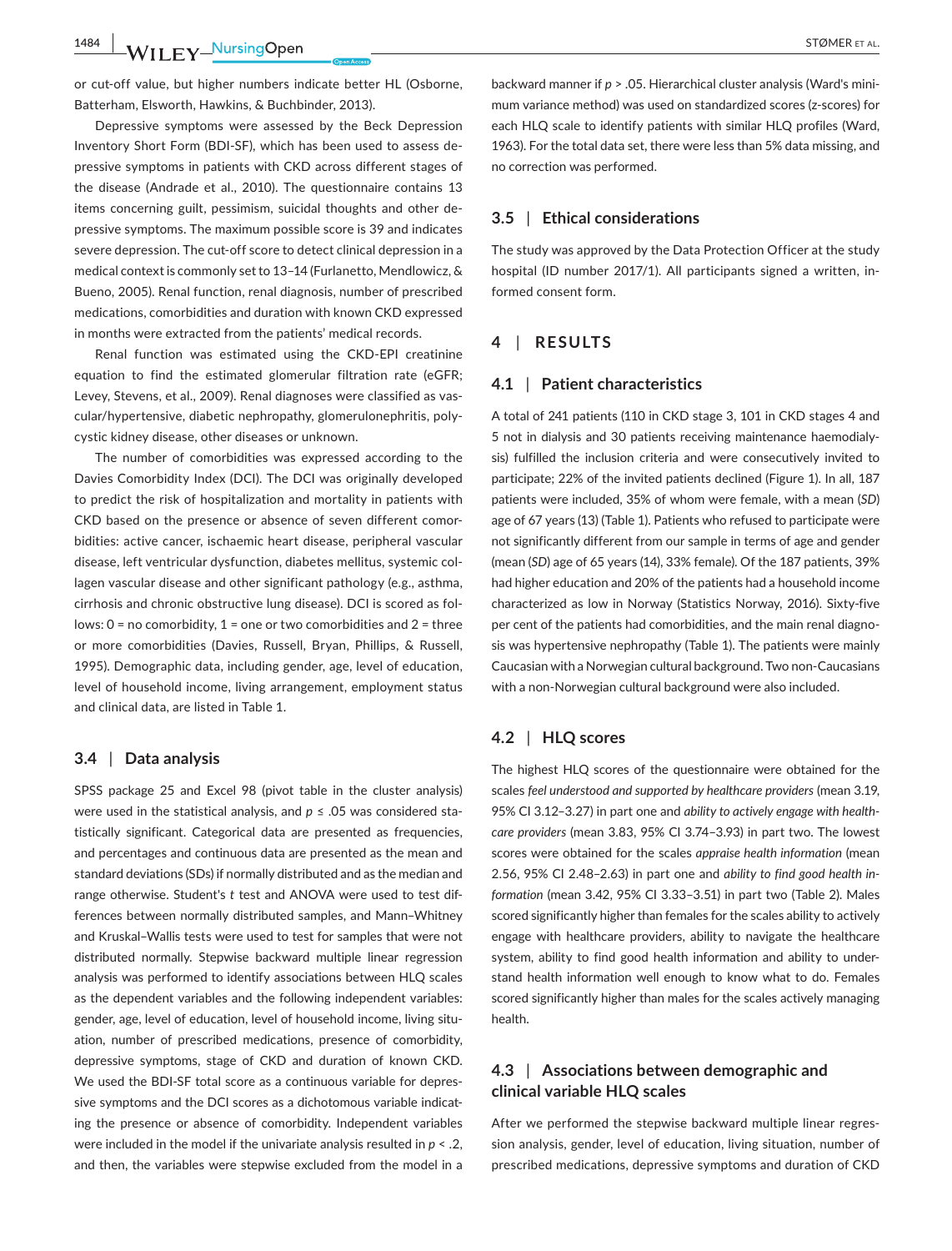|                    | <b>TABLE 2</b> Health literacy questionnaire scale scores for overall |  |
|--------------------|-----------------------------------------------------------------------|--|
| $cohort (N = 187)$ |                                                                       |  |

|                                                                                                                   | Mean | 95% CI        |
|-------------------------------------------------------------------------------------------------------------------|------|---------------|
| Part 1. HLQ scale scores, possible range of scores 1-4                                                            |      |               |
| 1. Feeling understood and supported by<br>healthcare providers<br>Number of items $=$ 4                           | 3.19 | $3.12 - 3.27$ |
| 2. Having sufficient information to manage<br>health<br>Number of items $=$ 4                                     | 2.92 | $2.85 - 3.01$ |
| 3. Actively managing health<br>Number of items $= 5$                                                              | 2.94 | $2.87 - 3.02$ |
| 4. Social support for health<br>Number of items $= 5$                                                             | 3.02 | $2.94 - 3.10$ |
| 5. Appraisal of health information<br>Number of items $= 5$                                                       | 2.56 | $2.48 - 2.63$ |
| Part 2. HLQ scale scores, possible range of scores 1-5                                                            |      |               |
| 6. Ability to actively engage with healthcare<br>providers<br>Number of items $= 5$                               | 3.83 | $3.74 - 3.93$ |
| 7. Ability to navigate the healthcare system<br>Number of items = $6$                                             | 3.51 | $3.42 - 3.60$ |
| 8. Ability to find good health information<br>Number of items $= 5$                                               | 3.42 | $3.33 - 3.51$ |
| 9. Ability to read and understand health in-<br>formation well enough to know what to do<br>Number of items $= 5$ | 3.71 | $3.63 - 3.80$ |

*Note:* HLQ scores in part 1 indicate the following responses:  $1 =$  strongly disagree,  $2 =$  disagree,  $3 =$  agree,  $4 =$  strongly agree. HLQ scores in part 2 indicate the following responses: 1 = cannot do,  $2$  = usually difficult,  $3$  = sometimes difficult,  $4$  = usually easy and 5 = always easy.

Abbreviations: CI, confidence interval. HLQ, Health Literacy Questionnaire.

were the remaining independent variables that possibly explained the different HLQ scores (Table 3). The duration of CKD showed a weak negative association with the HLQ scale item *social support* and will not be further discussed.

## **4.4** | **Clustering HL in CKD patients**

To characterize patients with different HL profiles, we divided the total group of patients into smaller groups using Ward's method for hierarchical clustering. Patients with similar HLQ profiles were clustered in three different groups with low, medium and high HL. Twenty‐seven (14%) patients were in the group with overall low HL scores (low-level group) and 52 (28%) patients were in the group with overall high HL scores (high-level group). The remaining 106 (57%) patients were clustered in the mid‐level group (Figure 2).

#### **4.5** | **Characteristics of the different clusters**

Of the 27 patients in the low‐level group, 59% were female, 70% had comorbidities, 19% had higher education levels and 40% lived alone (Table 1). The mid-level group was characterized as follows: 30% were female, 68% had comorbidities, 41% had higher education and 27% lived alone. The 52 patients in the high‐level group were characterized as follows: 29% were female, 54% had comorbidities, 47% had higher education and 13% lived alone.

## **5** | **DISCUSSION**

By using a multidimensional tool, we identified HL strengths and weaknesses in a Norwegian CKD population. Based on our results, cooperation between healthcare providers and patients seems to be the least problematic dimensions of HL, while finding and appris‐ ing health information seems most challenging for this population. Female gender, lower level of education, medication burden and depressive symptoms are variables associated with low HL. The cluster analysis confirmed the results from the regression analysis and revealed that living alone and having comorbidity also might be unfavourable for the CKD patients' HL.

In general, few published studies have evaluated the HL of pa‐ tients with CKD by using a multidimensional tool. In an Australian study including patients in haemodialysis and in a Canadian study including renal transplant patients, higher scores were found in al‐ most all HLQ scales compared with results from our current study which included patients with CKD across different stages of the disease (Demian, Shapiro, & Thornton, 2016; Dodson et al., 2016). This difference might be explained by the fact that patients on hae‐ modialysis and renal transplant patients usually have more frequent contact with healthcare providers than patients with CKD followed in an outpatient clinic. Frequent contact with the healthcare system might provide patients with more opportunities to discuss health challenges and obtain relevant health information, which may explain the higher HLQ scores in these patient groups. Furthermore, renal transplant patients are, as a group, highly selected and often highly motivated towards information gathering and learning in terms of caring for their new graft (Urstad, Wahl, Andersen, Øyen, & Fagermoen, 2012). Earlier research shows that patients with low HL are less likely to receive access to renal transplantation than pa‐ tients with higher HL (Grubbs et al., 2009). Despite previous studies reporting better HLQ scores in haemodialysis and renal transplant patients than in the group of unselected CKD patients in our study, the HLQ profiles were similar. That the HLQ profiles were similar indicates that the patients have the same HL challenges irrespec‐ tive of the disease stage. In general, finding good health information and critical appraising health information appears to be the most challenging dimensions of HL for patients with CKD. Challenges in finding and appraising health information may reflect the overload of health information accessible by the Internet and social media, which may confuse patients (Klerings, Weinhandl, & Thaler, 2015). To reduce confusion due to information overload, strategies for fil‐ tering out irrelevant information should be developed and health‐ care providers should be able to inform patients where to find and how to interpret relevant information (Klerings et al., 2015).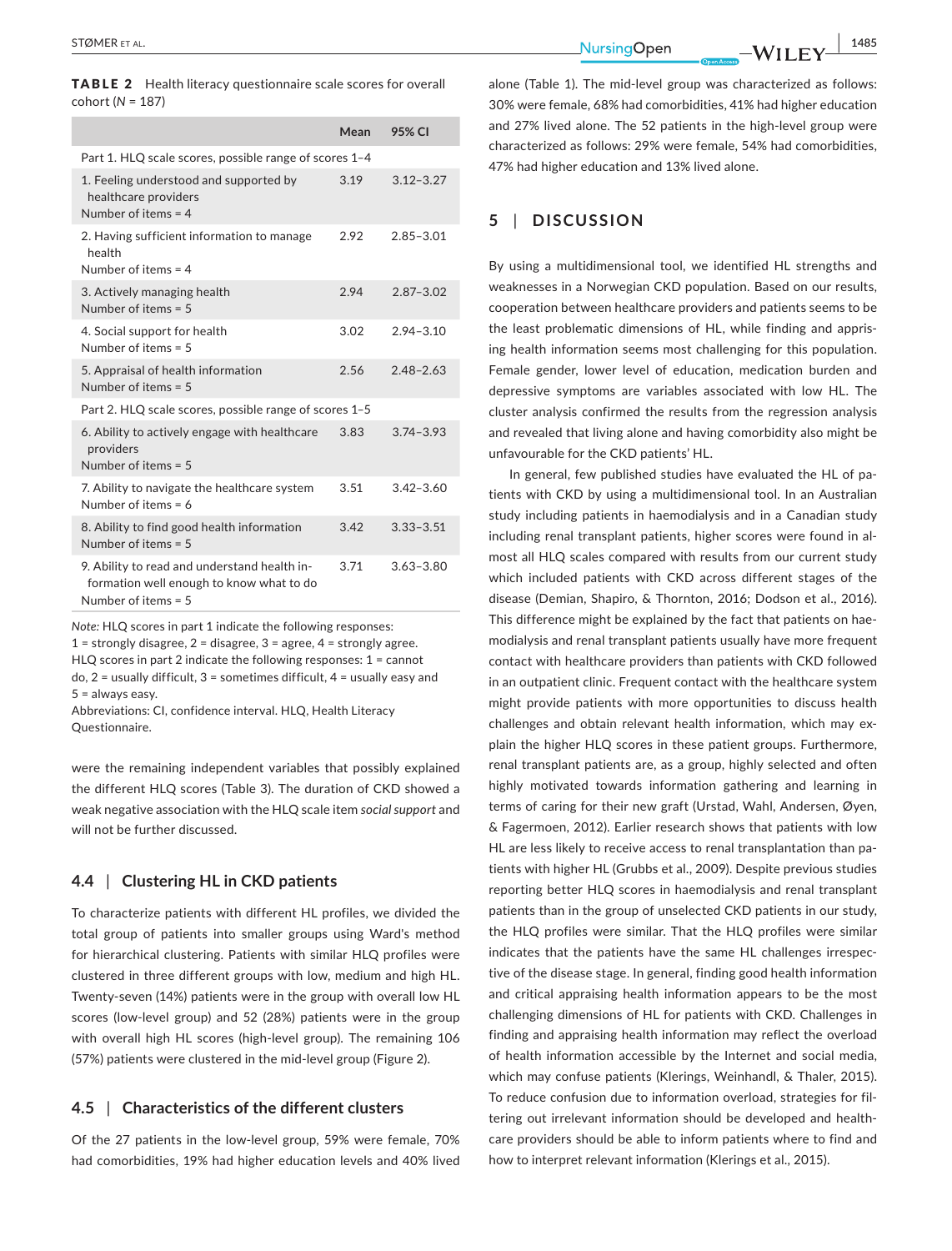**6. Actively engage with health‐**

|  |  |  | ${\sf TABLE}$ ${\sf 3}$ $\;$ Relationships between Health Literacy Questionnaire scales and demographic and clinical variables |  |  |
|--|--|--|--------------------------------------------------------------------------------------------------------------------------------|--|--|
|--|--|--|--------------------------------------------------------------------------------------------------------------------------------|--|--|

|                       | 1. Healthcare provider support |                  | 2. Have sufficient health information |                  |                  | 3. Actively managing health |     |           |            |
|-----------------------|--------------------------------|------------------|---------------------------------------|------------------|------------------|-----------------------------|-----|-----------|------------|
|                       | Uni                            | <b>MA</b>        | MaB                                   | Uni              | <b>MA</b>        | MaB                         | Uni | <b>MA</b> | MaB        |
| Independent variables | p                              | $\boldsymbol{p}$ | $p$ (beta)                            | $\boldsymbol{p}$ | $\boldsymbol{p}$ | $p$ (beta)                  | p   | р         | $p$ (beta) |
| Female gender         | .78                            | .85              |                                       | .89              | .84              |                             | .02 | .15       | .02(.19)   |
| Age                   | .22                            | .81              |                                       | .16              | .30              |                             | .16 | .91       |            |
| Education             | .25                            | .49              |                                       | .23              | .44              |                             | .80 | .23       |            |
| Low income            | .06                            | .18              |                                       | .16              | .81              |                             | .79 | .64       |            |
| Living alone          | .11                            | .15              |                                       | .99              | .78              |                             | .65 | .90       |            |
| <b>Medications</b>    | .10                            | .63              |                                       | .04              | .46              |                             | .22 | .14       |            |
| Comorbidity           | .27                            | .10              |                                       | .24              | .17              |                             | .03 | .82       |            |
| <b>BDI-SF</b>         | .38                            | .20              |                                       | .01              | .03              | $.01(-.02)$                 | .79 | .98       |            |
| CKD stage             | .52                            | .85              |                                       | .38              | .17              |                             | .38 | .43       |            |
| <b>CKD</b> duration   | .21                            | .20              |                                       | .34              | .23              |                             | .46 | .52       |            |
| Adjusted $R^2$        |                                |                  |                                       |                  |                  | .03                         |     |           | .03        |

|                     | 4. Social support               |        | 5. Critical appraisal |                  |                                 | $\sim$ . Actively engage with nearm<br>care providers |                  |                  |                                  |
|---------------------|---------------------------------|--------|-----------------------|------------------|---------------------------------|-------------------------------------------------------|------------------|------------------|----------------------------------|
|                     | Uni                             | MA     | MaB                   | Uni              | MA                              | MaB                                                   | Uni              | MA               | MaB                              |
|                     | p                               | p      | $p$ (beta)            | p                | $\boldsymbol{p}$                | $p$ (beta)                                            | $\boldsymbol{p}$ | $\boldsymbol{p}$ | $p$ (beta)                       |
| Female              | .66                             | .82    |                       | .38              | .82                             |                                                       | .03              | .06              | $.04 (-.21)$                     |
| Age                 | .22                             | .18    |                       | .40              | .99                             |                                                       | .01              | .80              |                                  |
| Education           | .08                             | .41    |                       | .32              | .31                             |                                                       | .16              | .44              |                                  |
| Low income          | .39                             | .69    |                       | .44              | .83                             |                                                       | .53              | .90              |                                  |
| Living alone        | .01                             | .01    | $.01(-.23)$           | .27              | .61                             |                                                       | .44              | .90              |                                  |
| Medication          | .78                             | .28    |                       | .05              | .32                             | $.04 (-.02)$                                          | .03              | .85              |                                  |
| Comorbidity         | .14                             | .51    |                       | .30              | .82                             |                                                       | .14              | .09              |                                  |
| <b>BDI-SF</b>       | $-.01$                          | $-.01$ | $0.01 (-.03)$         | .15              | .28                             |                                                       | .05              | .17              | $.02 (-.02)$                     |
| CKD stage           | .42                             | .55    |                       | .21              | .24                             |                                                       | .94              | .96              |                                  |
| <b>CKD</b> duration | .03                             | .05    | $.02 (-.001)$         | .57              | .97                             |                                                       | .56              | .89              |                                  |
| Adjusted $R^2$      |                                 |        | .10                   |                  |                                 | .02                                                   |                  |                  | .05                              |
|                     | 7. Navigating healthcare system |        |                       |                  |                                 |                                                       |                  |                  |                                  |
|                     |                                 |        |                       |                  | 8. Find good health information |                                                       |                  |                  | 9. Understand health information |
|                     | Uni                             | MA     | MaB                   | Uni              | MA                              | MaB                                                   | Uni              | <b>MA</b>        | MaB                              |
|                     | p                               | p      | $p$ (beta)            | $\boldsymbol{p}$ | $\boldsymbol{p}$                | $p$ (beta)                                            | p                | p                | $p$ (beta)                       |
| Female              | $-.01$                          | .04    | $.03(-.21)$           | 5.01             | 0.01                            | $0.01 (-36)$                                          | .02              | .21              | $.02(-.22)$                      |
| Age                 | .99                             | .68    |                       | .04              | .10                             |                                                       | .19              | .42              |                                  |
| Education           | .01                             | .12    |                       | $-.01$           | .02                             | .02(.23)                                              | $-.01$           | .05              | .02(.22)                         |
| Low income          | .08                             | .91    |                       | .04              | .69                             |                                                       | .13              | .55              |                                  |
| Living alone        | .11                             | .45    |                       | .02              | .57                             |                                                       | .12              | .77              |                                  |
| <b>Medications</b>  | 3.01                            | .14    | $0.01 (-0.04)$        | 3.01             | .22                             | $0.01 (-0.04)$                                        | $1 - .01$        | .09              | $0.01 (-0.04)$                   |
| Comorbidity         | .08                             | .40    |                       | .02              | .50                             |                                                       | .03              | .65              |                                  |
| <b>BDI-SF</b>       | 3.01                            | .06    | $.03(-.02)$           | .02              | .15                             |                                                       | .01              | .06              |                                  |
| CKD stage           | .84                             | .71    |                       | .68              | .10                             |                                                       | .95              | .55              |                                  |
| <b>CKD</b> duration | .84                             | .71    |                       | .88              | .72                             |                                                       | .97              | .55              |                                  |

Abbreviations: Adjusted R<sup>2</sup>, adjusted R squared; BDI-SF, Beck Depression Inventory Short Form; CKD stage, stage of chronic kidney disease; CKD duration, duration of chronic kidney disease in months; Comorbidity, presence of comorbidity (no/yes); Education, higher education (no/yes); MA, multiple regression including all independent variables; MaB, multiple regression analysis after stepwise backward elimination; Medications, number of prescribed medications; beta, unstandardized coefficient; Uni, univariate analysis.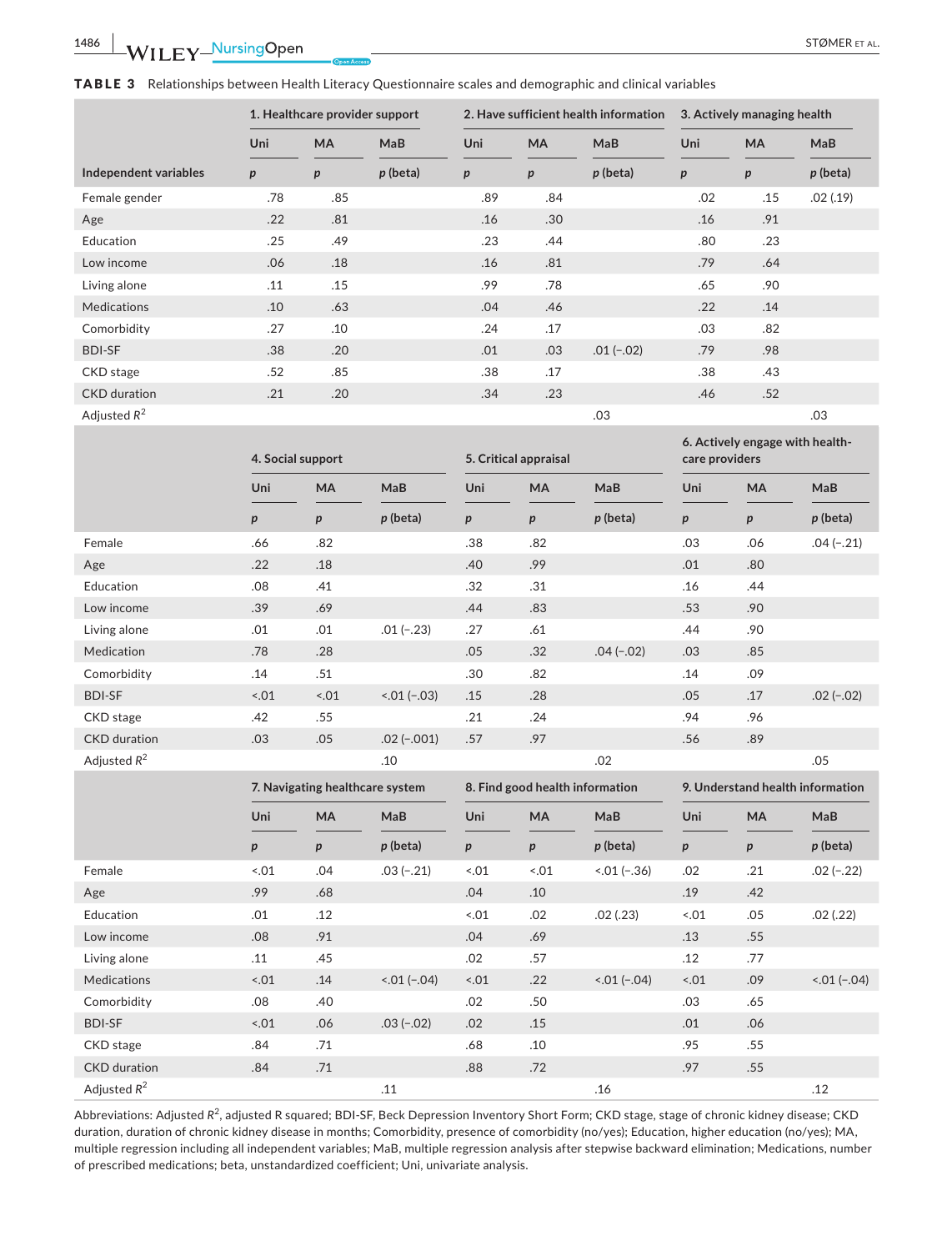FIGURE 2 Mean HLO scale scores for patients in different clusters of HL. HLQ, Health Literacy Questionnaire. Part 1: scales 1–5, Part 2: scales 6–9. HLQ scores in Part 1 were denoted as follows:  $1 =$  strongly disagree,  $2 =$  disagree, 3 = agree and 4 = strongly agree. HLQ scores in part 2 were denoted as follows:  $1 =$  cannot do,  $2 =$  usually difficult,  $3 =$  sometimes difficult,  $4 =$  usually easy and 5 = always easy. \**p*‐Value < .01



Generally, patients in the low‐level HL group had low scores on all HLQ scales. The low-level group is characterized by low education, the presence of comorbidities, a high medication burden and the presence of depressive symptoms. The patients in the low‐level HL group may not understand their health situation or the health consequences of the choices they make. The motivation for active self-management in patients with CKD is also most likely influenced by the patients' understanding of the risks and benefits related to the different treatments, which may be difficult for these patients. Ideally, healthcare providers should be able to identify patients with HL challenges, but earlier research indicates that they often fail at identifying these patients (Bass, Wilson, Griffith, & Barnett, 2002; Dickens, Lambert, Cromwell, & Piano, 2013; Goggins, Wallston, Mion, Cawthon, & Kripalani, 2016). Integrating HL training into the education of healthcare professionals and screening a patient's HL are solutions suggested to increase the ability to identify vulner‐ able patients with low HL (Bass et al., 2002; Dickens et al., 2013; Health Literacy: Report of the Council on Scientific Affairs, 1999). When healthcare providers recognize patients with low HL, alternative methods for information dissemination, such as the teach‐ back method, might be useful to ensure that crucial information is understood (Ha Dinh, Bonner, Clark, Ramsbotham, & Hines, 2016). In addition, measuring multidimensional HL in patients with comorbidities and a high medication burden may help healthcare provid‐ ers identify HL needs in an individual patient and respond to them. From a long‐term perspective, creating HL‐responsive organizations by integrating how to respond to different HL needs into the educa‐ tion of healthcare professionals might improve the HL for the indi‐ vidual patient (Batterham, Hawkins, Collins, Buchbinder, & Osborne, 2016).

According to previous research, the level of education is a strong predictor of HL (Friis, Lasgaard, Osborne, & Maindal, 2016; Van der Heide et al., 2013; Maindal et al., 2016; Paasche‐Orlow & Wolf, 2007; Sorensen et al., 2015). In our study, higher education was as‐ sociated with a better ability to find good health information and to

understand health information. Some examples of finding and eval‐ uating health information include the ability to compare information from different sources and to be critical of new information given. Highly educated individuals are more likely able to understand, in‐ terpret and evaluate the information given than are individuals with a lower education. Our findings indicate that the current information available to patients may be too complicated or not adapted to pa‐ tients with lower education levels, which underlines the importance of individualized and facilitated information and follow‐up.

Our study indicates that male patients with CKD are more con‐ fident than females in their abilities to navigate the healthcare system, engage with healthcare providers and find and understand health information. Other studies have also found gender differences in HL, but the differences are not consistent across the literature. A Slovakian HLQ study including 360 adults found that females had fewer difficulties understanding health information than males (Kolarcik et al., 2017), while an Australian study includ‐ ing 814 health consumers found that males had fewer difficulties engaging with healthcare providers than females (Beauchamp et al., 2015). However, in our CKD population, more males than females had higher education, which may contribute to our findings that males scored higher than women in four out of the nine HLQ scales. In contrast to other studies that have found associations between older age and lower HL (Jessup, Osborne, Beauchamp, Bourne, & Buchbinder, 2017; Sorensen et al., 2015), we found no such associa‐ tion in our study. An explanation for the lack of association between age and HL may be that the age spread in our study sample was narrow, with most patients aged 60–80 years. The narrow age spread limits the possibility of identifying such associations. However, our study population reflects the typical age spread for CKD and a larger study population is probably necessary to identify any potential as‐ sociation between age and HL.

Patients living alone experienced less social support for health in our study, which is in accordance with findings in previous works (Beauchamp et al., 2015; Sorensen et al., 2015). Living with someone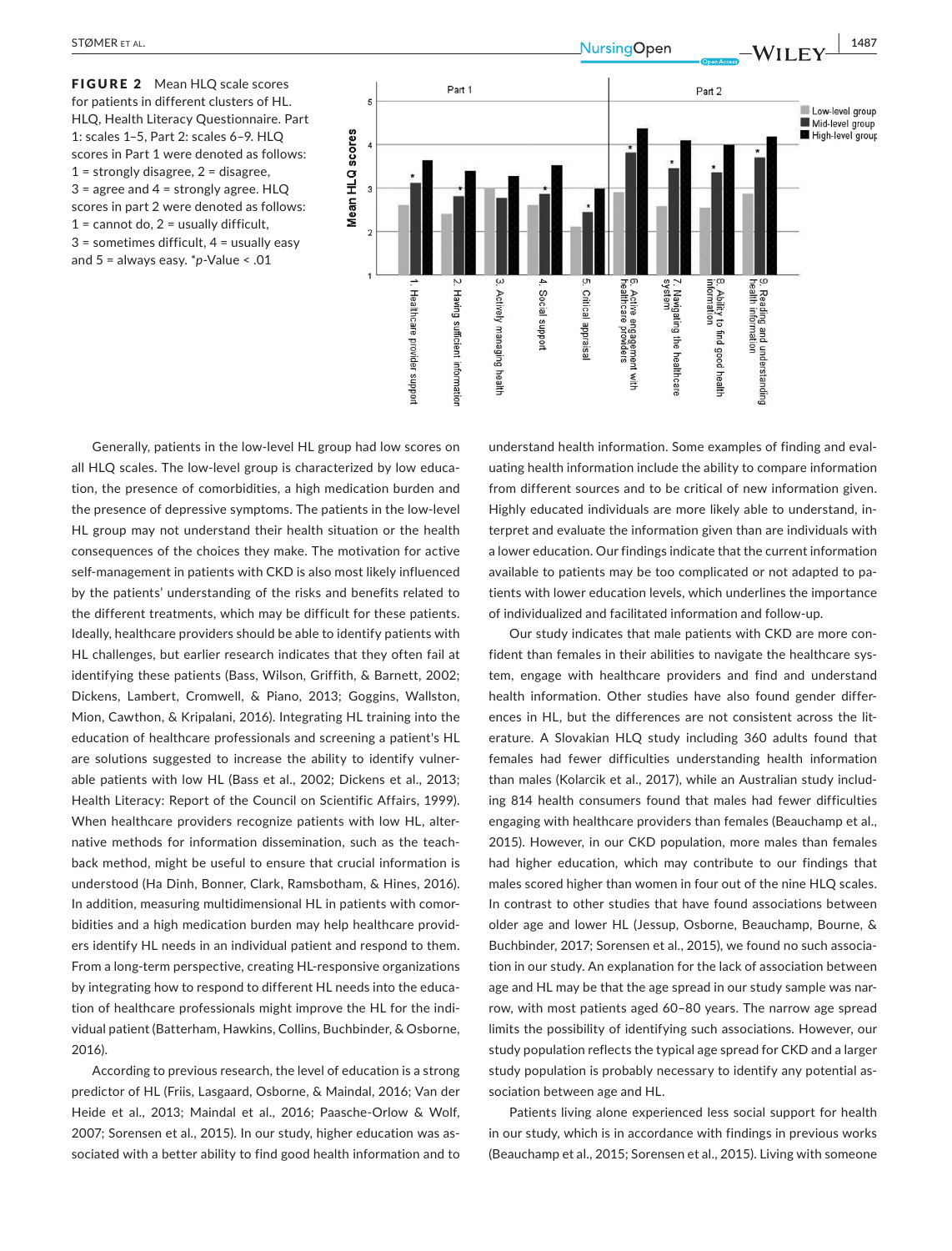**1488 WILEY NUISING OPEN CONSUMER ET AL.** 

may be favourable for discussing health issues and obtaining mental and physical support, resulting in better HL (Lee, Arozullah, & Cho, 2004). Patients who live alone or need more social support can ben‐ efit from referrals to relevant patient organizations because patient organizations often arrange social gatherings that may create an arena for receiving social support from peers. In addition, patient organizations offer classes and conferences to educate patients on disease‐specific topics as well as legal rights relevant to patients liv‐ ing with CKD, which may be useful for most patients regardless of social support.

To the best of our knowledge, this is the first HLQ study inves‐ tigating the association between HL and the number of prescribed medications in patients with CKD. We found that a higher number of prescribed medications were associated with a reduced ability to find and appraise health information, to navigate the healthcare system and to understand health information well enough to know what to do. An explanation for the negative association between pill burden and lower HL may be that a heavy pill burden causes unpleasant side effects and is a marker of comorbidity, which makes the health situation more complicated. According to previous studies that use less complex tools to evaluate HL, patients with low HL are more likely to misunderstand medical prescriptions and take drugs im‐ properly than patients with high HL (Davis et al., 2006; Wolf, Davis, Tilson, Bass, & Parker, 2006). A heavy pill burden may not in itself lead to low HL, but it is likely that the pill burden is linked to comor‐ bidity. Patients with comorbidities must visit more specialists, which demand more navigation in the healthcare system. Additionally, the level of medical instructions and information might be complicated, which may explain why these patients find it difficult to understand health information. The different specialties involved in patients with comorbidities should aim to cooperate regarding the medical treatment regimens so the patient does not need to be the messen‐ ger between the different departments.

Having more depressive symptoms was negatively associated with the CKD patients' experience of having sufficient health in‐ formation and social support for health, the ability to engage with healthcare providers and the ability to navigate the healthcare system. The negative association between depressive symptoms and HL in general is in accordance with the findings in an Australian HLQ study that included 100 dialysis patients. The level of HL in the Australian study was strongly associated with the level of depres‐ sive and anxiety symptoms (Dodson et al., 2016), but the specific dimensions of HL were not reported. Another study including 702 patients with type 2 diabetes showed impaired self-management and problem‐solving in depressed patients compared with nonde‐ pressed patients (Shin et al., 2017), indicating that depression is an important factor in self-management. The results from the diabetes study correspond with our findings that more depressive symp‐ toms were associated with reduced abilities to actively engage with healthcare providers and to navigate the healthcare system. We also found that depressive symptoms were more prevalent in the low‐level HL group than in the middle and high‐level groups, but whether depressive symptoms are the cause or a result of low HL

needs to be explored. Healthcare providers should be aware of de‐ pressive symptoms in patients with low HL because they can be more vulnerable about HL and the self‐management of CKD.

#### **5.1** | **Limitations**

Most patients were Caucasians with a Norwegian cultural back‐ ground. Perception of illness might vary by culture and might affect approaches to health care, and future research should therefore aim to include patients with CKD of other ethnicities and with dif‐ ferent cultural backgrounds. Due to the modest participation from non‐Caucasians, the regression models were not corrected for race. Furthermore, the cross-sectional design of this study limits the possibility of identifying causation.

## **6** | **CONCLUSION**

This study provides extended knowledge about HL in patients with CKD. The multidimensional perspective put us in a better position to identify vulnerable patients and to develop target interventions that may reduce health inequalities in this patient group. When de‐ signing and implementing HL interventions for patients with CKD, extra focus should be placed on providing patients with strategies to access relevant health information and enabling them to critically appraise the information they access. Furthermore, special attention should be given to vulnerable patients characterized by a complex health situation, presence of depressive symptoms, low education levels and low social support.

#### **ACKNOWLEDGEMENTS**

The authors are grateful to the patients who participated in this study and to the Nephrology Department staff at Stavanger University Hospital for their cooperation during the data collec‐ tion period. We also thank biostatistician Anastasia Ushakova at Stavanger University Hospital and Professor Jan Terje Kvaløy at the University of Stavanger for statistical advice.

#### **CONFLICT OF INTEREST**

There is no conflict of interest to report.

## **AUTHOR CONTRIBUTIONS**

Une Elisabeth Stømer have made substantial contributions to con‐ ception and design, analysing and interpreting data and been in‐ volved in drafting the article. Lasse Gunnar Gøransson, Astrid Klopstad Wahl and Kristin Hjorthaug Urstad have made substantial contributions to conception and design and been involved in drafting the article and revising it critically for important intellectual content. All of the authors have given final approval for the final version to be published and are accountable for all aspects of the work in ensuring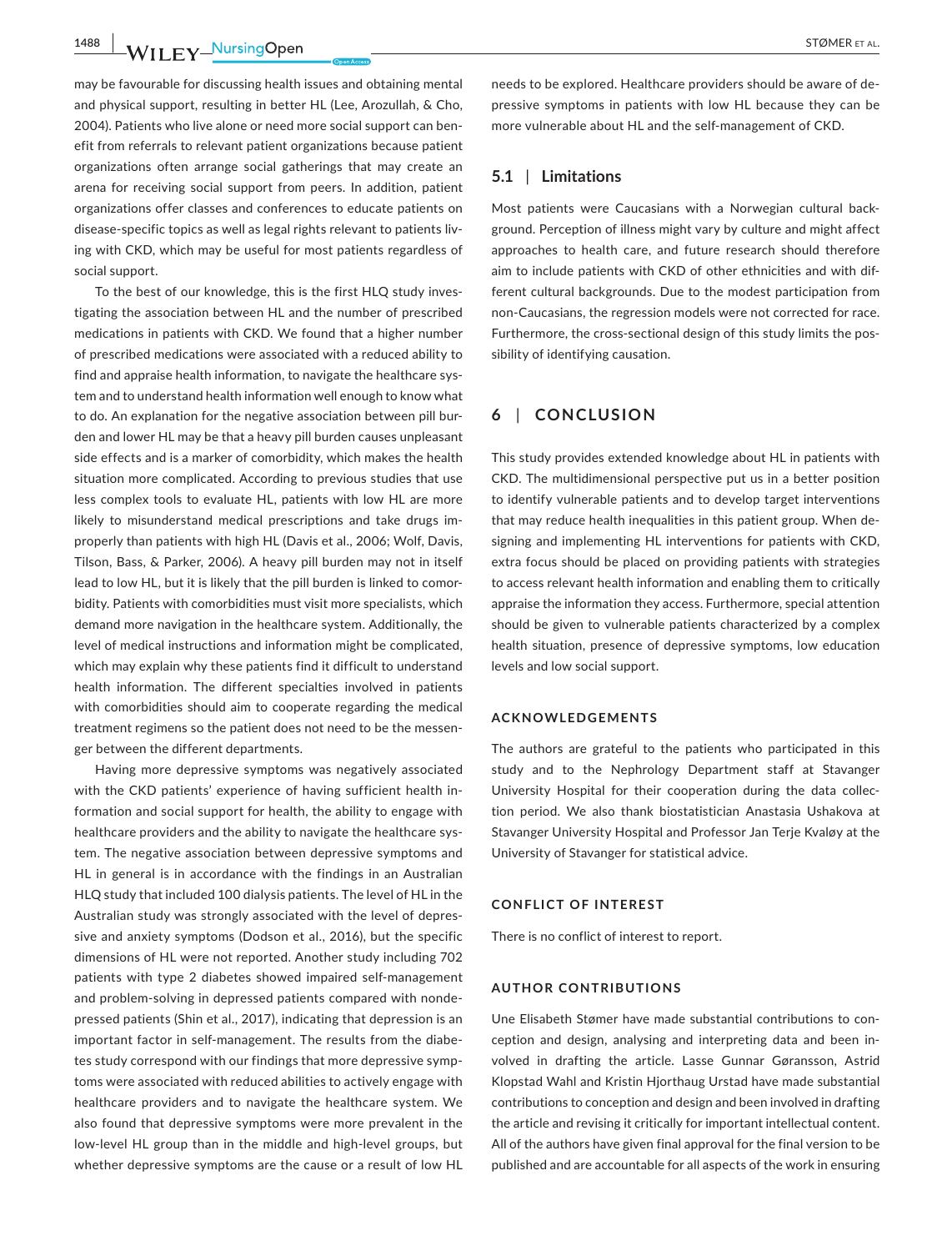**|** STØMER et al. **1489**

that questions related to the accuracy or integrity of any part of the work are appropriately investigated and resolved.

#### **ORCID**

*Une Elisabeth Stømer* <https://orcid.org/0000-0001-6867-523X> *Kristin Hjorthaug Urstad* [https://orcid.](https://orcid.org/0000-0002-8830-4564) [org/0000-0002-8830-4564](https://orcid.org/0000-0002-8830-4564)

#### **REFERENCES**

- Amira, O. (2011). Prevalence of symptoms of depression among patients with chronic kidney disease. *Nigerian Journal of Clinical Practice*, *14*(4), 460–463.<https://doi.org/10.4103/1119-3077.91756>
- Andrade, C. P., Cruz, M. C., Urrutia, M., Pereira, O., Draibe, S. A., Nogueira‐Martins, L. A., & Sesso, R. (2010). Evaluation of depressive symptoms in patients with chronic renal failure. *Journal of Nephrology*, *23*(2), 168–174.
- Bass, P. F., Wilson, J. F., Griffith, C. H., & Barnett, D. R. (2002). Residents' ability to identify patients with poor literacy skills. *Academic Medicine*, *77*(10), 1039–1041. [https://doi.org/10.1097/00001888-](https://doi.org/10.1097/00001888-200210000-00021)[200210000-00021](https://doi.org/10.1097/00001888-200210000-00021)
- Batterham, R. W., Beauchamp, A., & Osbourne, R. H. (2017). *The interna‐ tional encyclopedia of public health* (2nd ed.). Oxford, UK: Academic Press.
- Batterham, R. W., Hawkins, M., Collins, P. A., Buchbinder, R., & Osborne, R. H. (2016). Health literacy: Applying current concepts to improve health services and reduce health inequalities. *Public Health*, *132*, 3–12.<https://doi.org/10.1016/j.puhe.2016.01.001>
- Beauchamp, A., Buchbinder, R., Dodson, S., Batterham, R. W., Elsworth, G. R., McPhee, C., … Osborne, R. H. (2015). Distribution of health literacy strengths and weaknesses across socio‐demographic groups: A cross‐ sectional survey using the Health Literacy Questionnaire (HLQ). *BMC Public Health*, *15*, 678. <https://doi.org/10.1186/s12889-015-2056-z>
- Berkman, N. D., Sheridan, S. L., Donahue, K. E., Halpern, D. J., & Crotty, K. (2011). Low health literacy and health outcomes: An updated sys‐ tematic review. *Annals of Internal Medicine*, *155*(2), 97–107. [https://](https://doi.org/10.7326/0003-4819-155-2-201107190-00005) [doi.org/10.7326/0003-4819-155-2-201107190-00005](https://doi.org/10.7326/0003-4819-155-2-201107190-00005)
- Davies, S. J., Russell, L., Bryan, J., Phillips, L., & Russell, G. I. (1995). Comorbidity, urea kinetics and appetite in continuous ambulatory peritoneal dialysis patients: Their interrelationship and prediction of survival. *American Journal of Kidney Diseases*, *26*(2), 353–361. [https://](https://doi.org/10.1016/0272-6386(95)90657-6) [doi.org/10.1016/0272-6386\(95\)90657-6](https://doi.org/10.1016/0272-6386(95)90657-6)
- Davis, T. C., Crouch, M. A., Long, S. W., Jackson, R. H., Bates, P., George, R. B., & Bairnsfather, L. E. (1991). Rapid assessment of literacy levels of adult primary care patients. *Family Medicine*, *23*(6), 433–435.
- Davis, T. C., Wolf, M. S., Bass, P. F., Middlebrooks, M., Kennen, E., Baker, D. W., … Parker, R. M. (2006). Low literacy impairs comprehension of prescription drug warning labels. *Journal of General Internal Medicine*, *21*(8), 847–851. <https://doi.org/10.1111/j.1525-1497.2006.00529.x>
- Demian, M. N., Shapiro, R. J., & Thornton, W. L. (2016). An observational study of health literacy and medication adherence in adult kidney transplant recipients. *Clinical Kidney Journal*, *9*(6), 858–865. [https://](https://doi.org/10.1093/ckj/sfw076) [doi.org/10.1093/ckj/sfw076](https://doi.org/10.1093/ckj/sfw076)
- Devraj, R., Borrego, M., Vilay, A. M., Gordon, E. J., Pailden, J., & Horowitz, B. (2015). Relationship between health literacy and kidney function. *Nephrology (Carlton)*, *20*(5), 360–367. [https://doi.org/10.1111/](https://doi.org/10.1111/nep.12425) [nep.12425](https://doi.org/10.1111/nep.12425)
- Dickens, C., Lambert, B. L., Cromwell, T., & Piano, M. R. (2013). Nurse overestimation of patients' health literacy. *Journal of Health Communication*, *18*, 62–69. [https://doi.org/10.1080/10810](https://doi.org/10.1080/10810730.2013.825670) [730.2013.825670](https://doi.org/10.1080/10810730.2013.825670)
- Dodson, S., Osicka, T., Huang, L., McMahon, L. P., & Roberts, M. A. (2016). Multifaceted assessment of health literacy in people receiving dialy‐ sis: Associations with psychological stress and quality of life. *Journal of Health Communication*, *21*, 91–98. [https://doi.org/10.1080/10810](https://doi.org/10.1080/10810730.2016.1179370) [730.2016.1179370](https://doi.org/10.1080/10810730.2016.1179370)
- Eckardt, K. U., Coresh, J., Devuyst, O., Johnson, R. J., Kottgen, A., Levey, A. S., & Levin, A. (2013). Evolving importance of kidney disease: From subspecialty to global health burden. *The Lancet*, *382*(9887), 158–169. [https://doi.org/10.1016/S0140-6736\(13\)60439-0](https://doi.org/10.1016/S0140-6736(13)60439-0)
- Fraser, S. D., Roderick, P. J., Casey, M., Taal, M. W., Yuen, H. M., & Nutbeam, D. (2013). Prevalence and associations of limited health literacy in chronic kidney disease: A systematic review. *Nephrology Dialysis Transplantation*, *28*(1), 129–137. [https://doi.org/10.1093/](https://doi.org/10.1093/ndt/gfs371) [ndt/gfs371](https://doi.org/10.1093/ndt/gfs371)
- Friis, K., Lasgaard, M., Osborne, R. H., & Maindal, H. T. (2016). Gaps in understanding health and engagement with healthcare providers across common long‐term conditions: A population survey of health literacy in 29,473 Danish citizens. *British Medical Journal Open*, *6*(1), e009627. <https://doi.org/10.1136/bmjopen-2015-009627>
- Furlanetto, L. M., Mendlowicz, M. V., & Bueno, J. R. (2005). The validity of the beck depression inventory‐short form as a screening and di‐ agnostic instrument for moderate and severe depression in medical inpatients. *Journal of Affective Disorders*, *86*(1), 87–91. [https://doi.](https://doi.org/10.1016/j.jad.2004.12.011) [org/10.1016/j.jad.2004.12.011](https://doi.org/10.1016/j.jad.2004.12.011)
- Goggins, K., Wallston, K. A., Mion, L., Cawthon, C., & Kripalani, S. (2016). What patient characteristics influence nurses' assessment of health literacy? *Journal of Health Communication*, *21*, 105–108. [https://doi.](https://doi.org/10.1080/10810730.2016.1193919) [org/10.1080/10810730.2016.1193919](https://doi.org/10.1080/10810730.2016.1193919)
- Green, J. A., Mor, M. K., Shields, A. M., Sevick, M. A., Arnold, R. M., Palevsky, P. M., … Weisbord, S. D. (2013). Associations of health literacy with dialysis adherence and health resource utilization in patients receiving maintenance hemodialysis. *American Journal of Kidney Diseases*, *62*(1), 73–80.<https://doi.org/10.1053/j.ajkd.2012.12.014>
- Green, J. A., Mor, M. K., Shields, A. M., Sevick, M. A., Palevsky, P. M., Fine, M. J., … Weisbord, S. D. (2011). Prevalence and demographic and clinical associations of health literacy in patients on maintenance he‐ modialysis. *Clinical Journal of the American Society of Nephrology*, *6*(6), 1354–1360. <https://doi.org/10.2215/CJN.09761110>
- Grubbs, V., Gregorich, S. E., Perez‐Stable, E. J., & Hsu, C. Y. (2009). Health literacy and access to kidney transplantation. *Clinical Journal of the American Society of Nephrology*, *4*(1), 195–200. [https://doi.](https://doi.org/10.2215/CJN.03290708) [org/10.2215/CJN.03290708](https://doi.org/10.2215/CJN.03290708)
- Ha Dinh, T. T., Bonner, A., Clark, R., Ramsbotham, J., & Hines, S. (2016). The effectiveness of the teach-back method on adherence and selfmanagement in health education for people with chronic disease: A systematic review. *The JBI Database of Systematic Reviews and Implementation Reports*, *14*(1), 210–247. [https://doi.org/10.11124/](https://doi.org/10.11124/jbisrir-2016-2296) [jbisrir-2016-2296](https://doi.org/10.11124/jbisrir-2016-2296)
- Hallan, S. I., Coresh, J., Astor, B. C., Åsberg, A., Powe, N. R., Romundstad, S., … Holmen, J. (2006). International comparison of the relation‐ ship of chronic kidney disease prevalence and ESRD risk. *Journal of the American Society of Nephrology*, *17*(8), 2275–2284. [https://doi.](https://doi.org/10.1681/ASN.2005121273) [org/10.1681/ASN.2005121273](https://doi.org/10.1681/ASN.2005121273)
- Health Literacy: Report of the Council on Scientific Affairs (1999). Health literacy: Report of the council on scientific affairs. Ad hoc committee on health literacy for the council on scientific affairs, American Medical Association. *JAMA*, *281*(6), 552–557. [https://doi.](https://doi.org/10.1001/jama.281.6.552) [org/10.1001/jama.281.6.552](https://doi.org/10.1001/jama.281.6.552)
- Hedayati, S. S., Minhajuddin, A. T., Toto, R. D., Morris, D. W., & Rush, A. J. (2009). Prevalence of major depressive episode in CKD. *American Journal of Kidney Diseases*, *54*(3), 424–432. [https://doi.org/10.1053/j.](https://doi.org/10.1053/j.ajkd.2009.03.017) [ajkd.2009.03.017](https://doi.org/10.1053/j.ajkd.2009.03.017)
- Helsedirektoratet (2011). *Handlingsplan for forebygging og behandling av kronisk nyresykdom (2011–2015)*. [http://www.nephro.no/foreningsn](http://www.nephro.no/foreningsnytt/Handlingsplan_forebygging_behandling_kronisk_nyresykdom.pdf) [ytt/Handlingsplan\\_forebygging\\_behandling\\_kronisk\\_nyresykdom.pdf](http://www.nephro.no/foreningsnytt/Handlingsplan_forebygging_behandling_kronisk_nyresykdom.pdf)